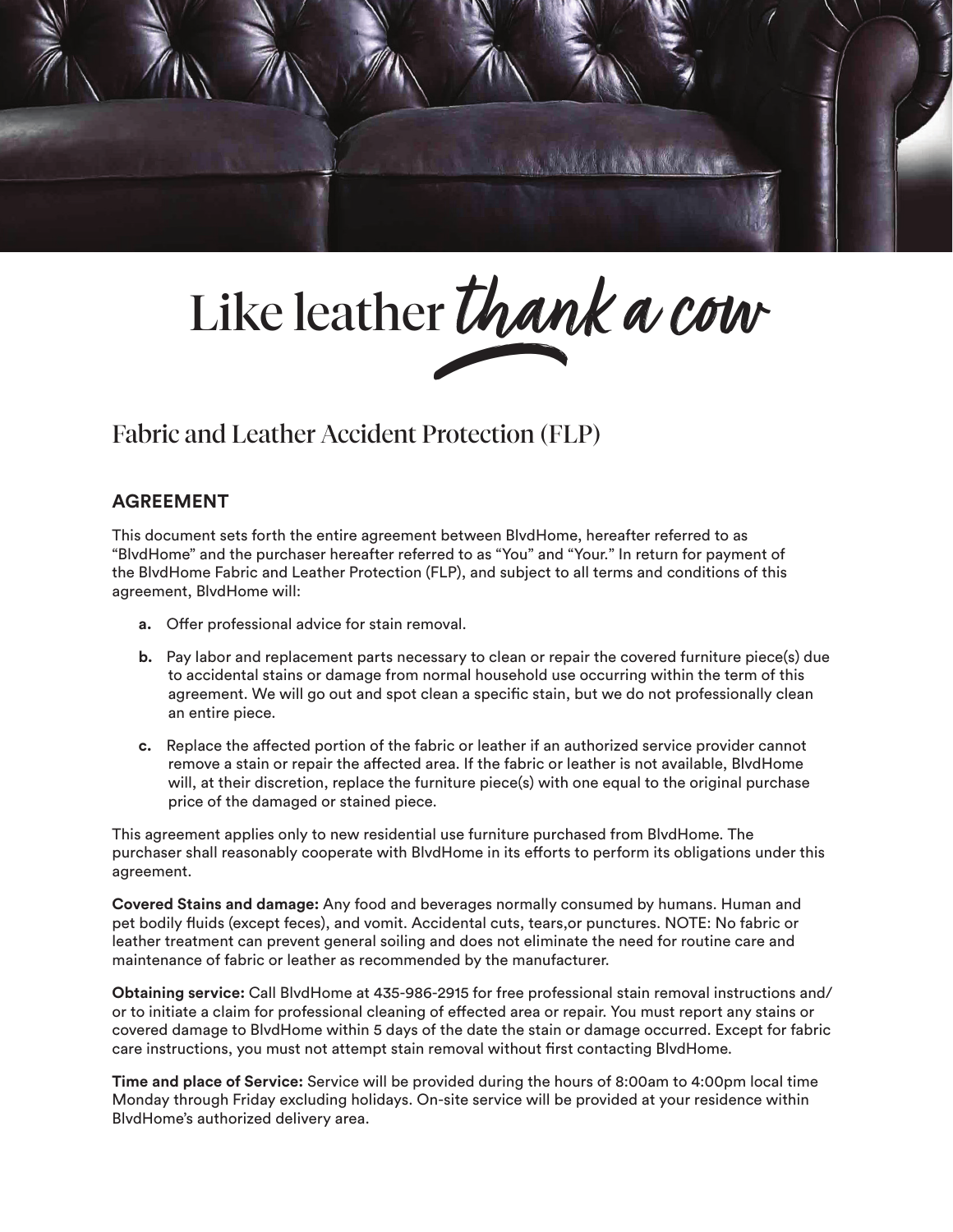If your residence is located outside BlvdHome's local delivery area, you will be responsible for payment of transportation costs to bring your furniture to BlvdHome's Distribution Center if repair service is needed.

### **LIMITATIONS OF COVERAGE:**

This agreement does not cover the following items:

- Normal soiling from everyday wear and tear. (Soiling is defined as gradual build up resulting from body oils, perspiration).
- Dust, dirt, hair or smoke not attributed to a single occurrence.
- Stains resulting from anything other than household foods, beverages or human/pet bodily fluids.
- Substances which damage, destroy, singe, leave odor, or change the color of the fabric or leather such as: dye, ink, adhesives, markers, gum, nail polish, paint, acids, smoke, chemicals, corrosives, bleach.
- Surface scratches, flaws or fading in fabric or leather. Neglect, abuse, animal damage, misuse or failure to comply with manufacturer's instructions.

*Note: Where covered furniture has been stained by household pet's urine, bodily fluids or excretions, limit of liability will only be normal cleaning costs of stained area. Where a piece of leather furniture is damaged by puncture, rips, cuts or tears, liability will only extend to the best possible repair of damaged area. Topical treatments may adversely impact the effectiveness of the original protection. This agreement excludes any claim or liability for defects or damage caused by such topical treatment. Upholstered fabrics should be kept out of direct sunlight.*

#### **EXCLUSIONS UNDER THIS AGREEMENT**

The cost of repairs or cleaning carried out by anyone other than an authorized BlvdHome service provider. Service provider trip costs for missing a scheduled appointment. Use in a non-residential environment, or in transit or in storage. Damage caused by improper cleaning or stain removal methods. Seams that crack or split. Fading due to sunlight exposure. Damage caused by lightning, wind, flood, earthquake or other natural disaster. Damage caused by an act of violence, vandalism, theft, explosion, smoking or alterations. Replacement of matching furniture pieces to a set. Losses covered by an insurance policy. Items deemed to have expired their useful existence due to neglect or abuse within the term of the agreement. Routine cleaning, care and maintenance of fabric or leather that are soiled through daily use.

**Fabrics & Leathers not covered:** Denim, "X" cleaning coded fabrics, non-colorfast fabrics, Haitian cotton, any unprotected animal skin, Nubuck, ultra suede, flax, and velveteen.

**Coverage Term:** 5 years from date of purchase. Coverage term is inclusive of any manufacturer's warranty period. Parts and on-site service already covered under the original warranty will be provided under that warranty and no liability shall be established here under if covered by an original manufacturer's warranty.

**Cancellation:** BlvdHome reserves the right to terminate this agreement for non-payment of BlvdHome Fabric and Leather Protection (FLP). If the purchase was made on a BlvdHome revolving charge account, the account must be in good standing for this agreement to be valid. Upon replacement or monetary settlement, there is no longer any contractual obligation under this agreement for the affected item. A one-time replacement of a furniture piece constitutes complete usage of this agreement for the item. An item provided as a replacement under this agreement will not be covered by this agreement. It is eligible for purchase of BlvdHome Fabric and Leather Protection (FLP) for the new product.

**State Variations:** Certain states have specific conditions. Any provision within this agreement which conflicts with state laws where you purchased this agreement will be extended to meet state legislation.